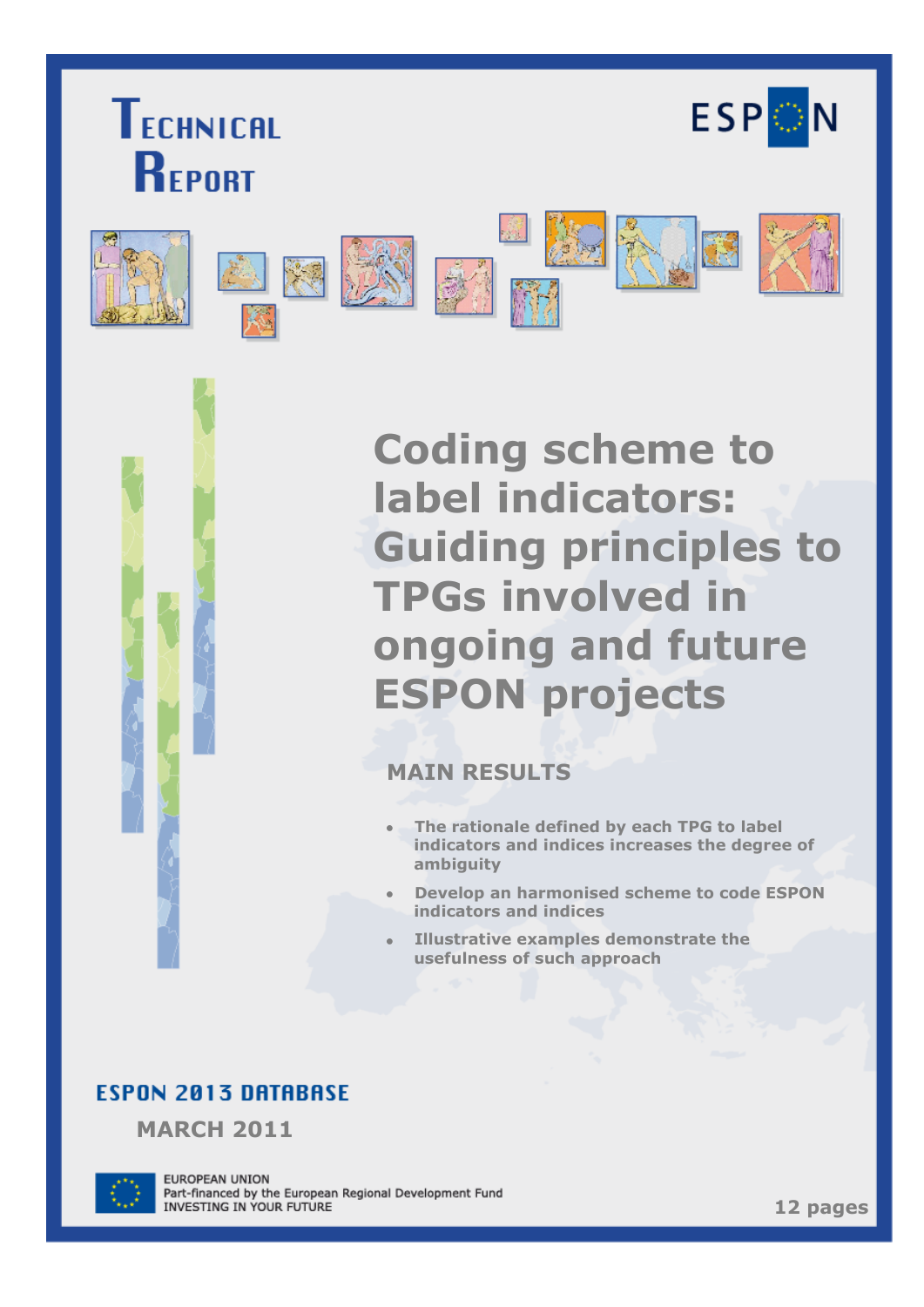### **LIST OF AUTHORS**

Nuno Madeira, University of Luxembourg Geoffrey Caruso, University of Luxembourg

### **Contact**

E-mail: [nuno.madeira@uni.lu;](mailto:christine.zanin@univ-paris-diderot.fr) Tel. +352 46 66 44 9691 E-mail: [geoffrey.caruso@uni.lu;](mailto:nicolas.lambert@ums-riate.fr) Tel. +352 46 66 44 6625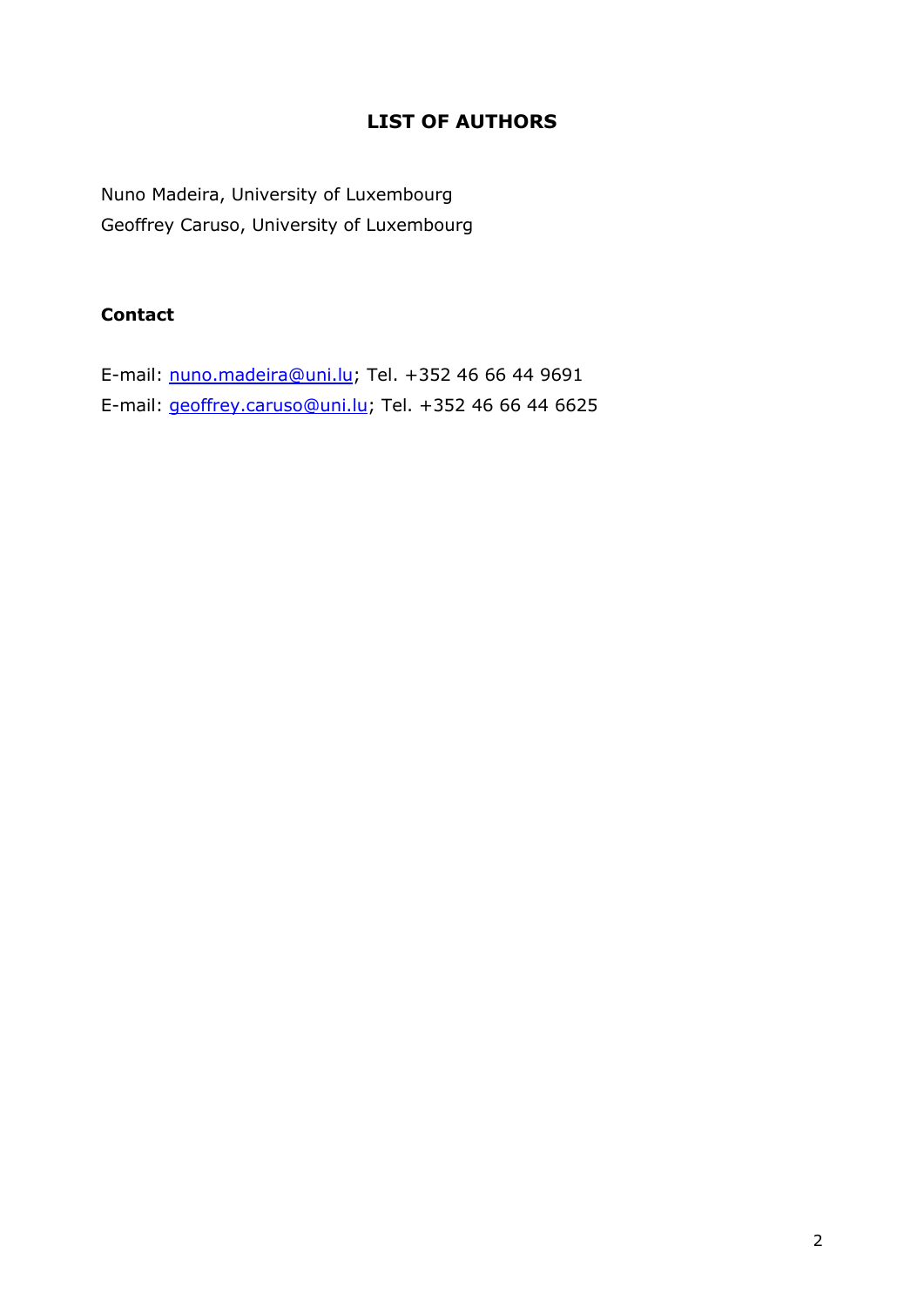## **Tables of contents**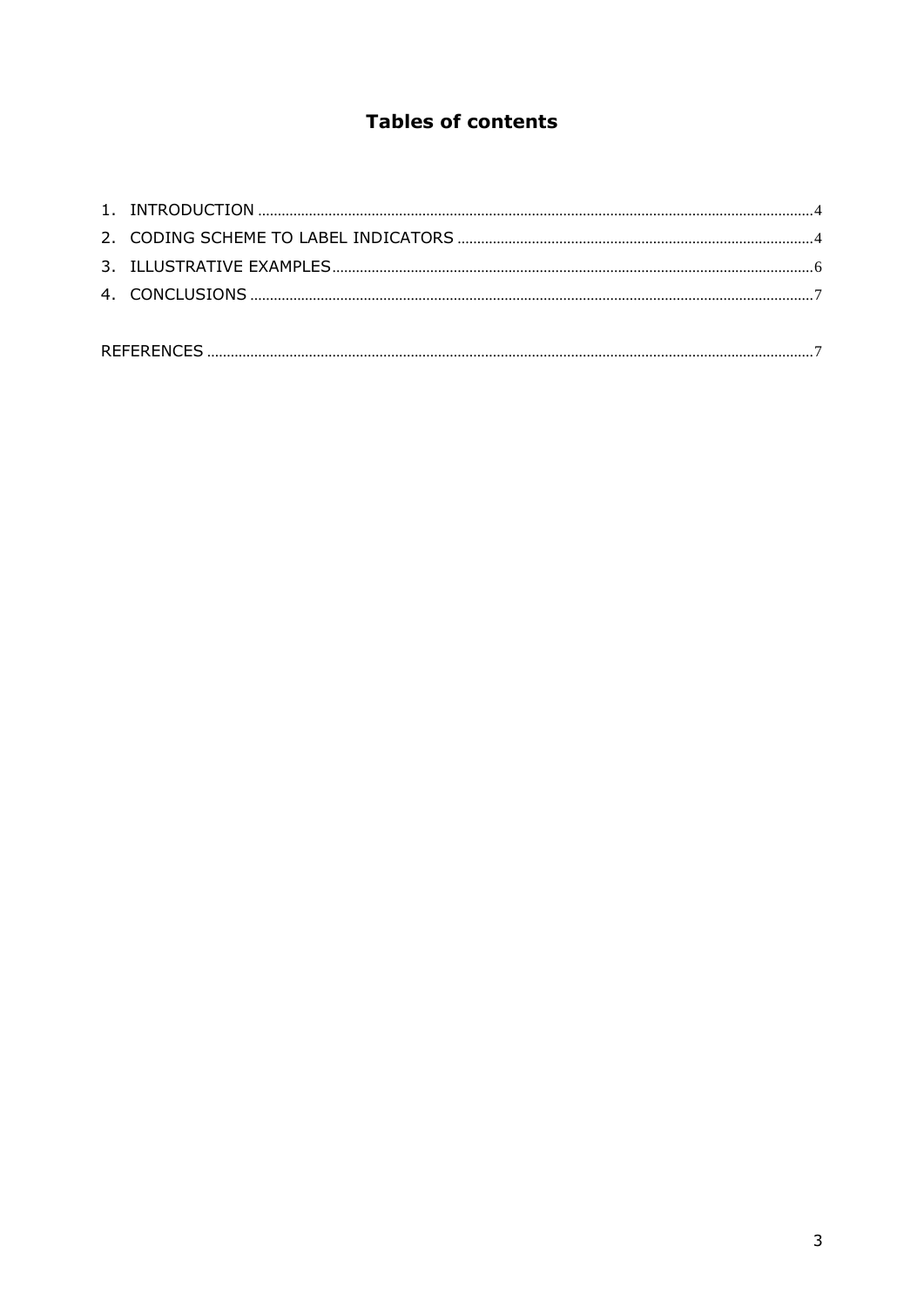# **1. Introduction**

This report provides background information and guidelines to those responsible for the delivery of ESPON data. One of the issues that emerged during the implementation of the ESPON 2013 DB concerns the rationale defined by Transnational Project Groups (TPGs) to label variables. Despite the usefulness of the different methods applied by TPGs, the fact is that these methods increase the degree of ambiguity within the ESPON 2013 DB. The implications are relevant, because if no harmonisation is applied it will invariably lead to incoherence.

Therefore, the aim of the present document is to provide guidelines on how to create codes for datasets that will be integrated in the database. Taking into consideration that different TPGs may have to deliver the same variable, it is then essential to apply a harmonised and identical code for those that share the same designation. In a way, this would bring some coherence to the database.

# **2. Coding scheme to label indicators**

#### *Prior considerations*

Naming indicators is an important component of indicator development. Therefore, TPGs should strive to be objective and consistent. Taking into consideration the ultimate list of ESPON indicators we noticed a wide variation of naming conventions that differ according to the criterion defined by each research team. Indeed, some applied research projects have chosen to use more simplistic names that capture the essence of what is being measured while others tend to be very descriptive. This same list discloses, however, some similar labels that essentially reveal different methodologies, data providers and, most likely, implications for the variable that is being classified as such.

In this section we introduce a coding scheme to label ESPON indicators and indices. Its purpose is to assemble relevant information about data using a minimum number of characters. We believe that it is impossible to fully harmonize a coding scheme given the variety of indicators delivered up to date. However, some harmonisation should be adopted.

With this regard, those responsible for the delivery of datasets within a TPG should first browse the list of acronyms and abbreviations proposed to identify variables (see Annex 1). In the event that a specific variable already integrates the above mentioned list, TPGs are encouraged to use the existing code. If not, TPGs should simply create a new code according to the scheme described in these guidelines.

Therefore, we invite TPGs to apply a coding scheme that comprises three fields or divisions. The information to be included is each division is based on the current state of the database and, essentially, tries to focus on the indicator itself, i.e. subject, nature of data, and calculation method(s). Other elements that be might be used to label data will not be considered as they are already mentioned on metadata (i.e. time, space, data provider).

#### *Procedure*

Each field or division that we consider for the coding scheme is accompanied by a list of abbreviations and/or acronyms that best identify those above-mentioned categories. The first two lists will certainly be adapted and enriched over time as the database integrates new data. For this purpose, we provide some abbreviations widely used to label indicators (see Annex 2). The third list should preferably remain fixed since it corresponds to measurement scales as recognised in the geographical and/or statistical literature (see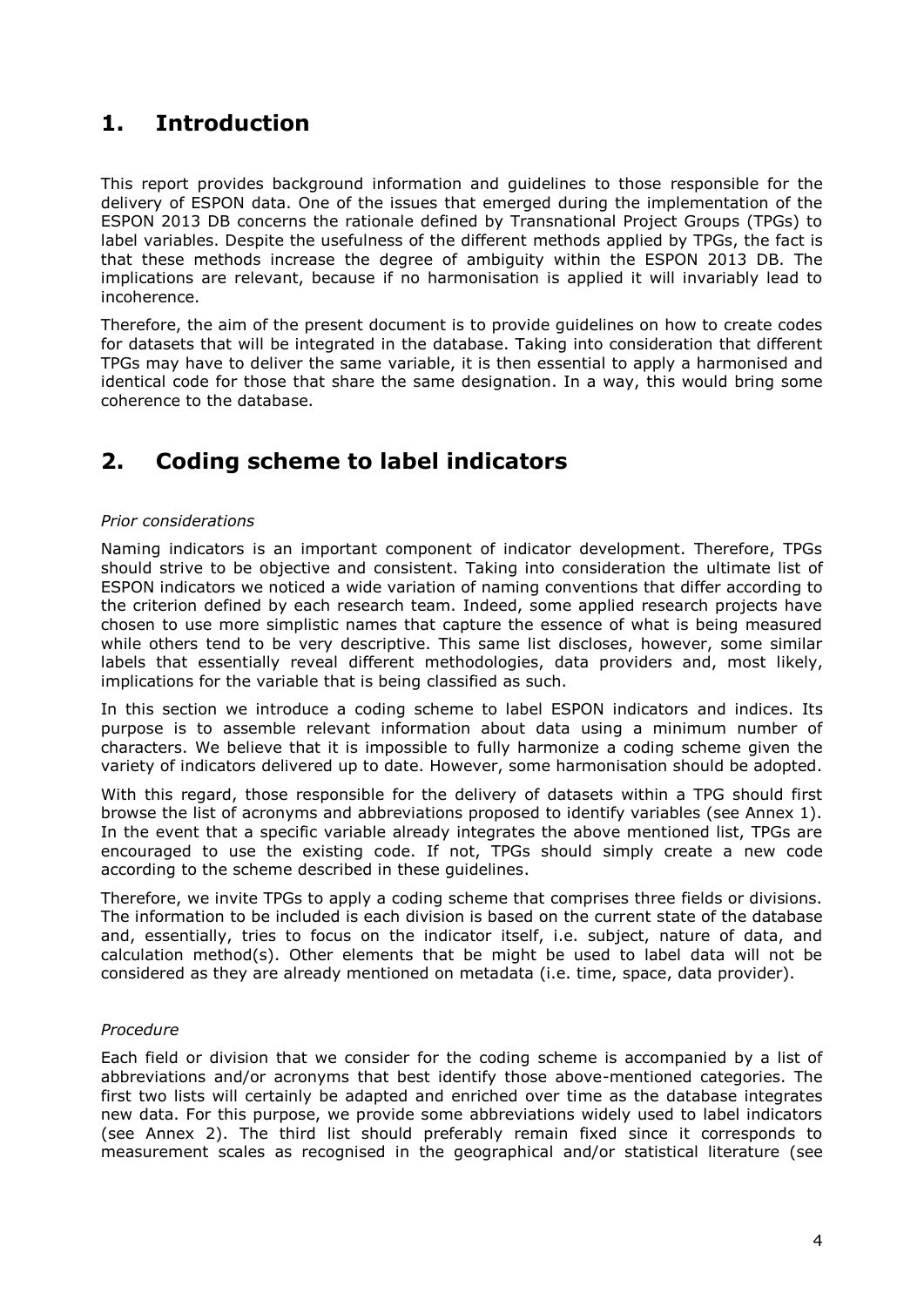Annex 3). No maximum number of characters will be applied in whatever division. However, we recommend metadata developers to keep the code as short as possible.

The process for structuring the coding scheme is the following:

- 1) Start with three lower case letters best identifying the subject. If the main subject is described as an acronym use upper case letters. If possible, choose those three letters from the list of acronyms and abbreviation provided as an annex to this document. Try to use only three letters. However, some flexibility is allowed, especially for composed indicators.
- 2) Refine the subject using at least one character to identify derivations or restrictions when measuring the indicator. The goal here is to add items that could give more detailed information about the variable that is being measured;
- 3) Conclude the coding scheme by proving some information on the levels of measurement. For this purpose, we invite metadata developers of each TPG to use the list of abbreviations that relate to the nature of data, preferably the list of abbreviations for measurement scales.

#### *Guiding principles*

The procedure is not constrained to a limit of characters. This means that those who have the responsibility to deliver data will have flexibility enough to code indicators. However, it is important to stick to the above-mentioned structure and, more importantly, use the list provided as an annex to these guidelines. Obviously, this list is not exhaustive but rather based on the current state of the database. Moreover, we should be well aware that in some cases adaptations will be necessary, especially to obtain more degree of freedom when facing rather complex, but similar, indicators.

The list of acronyms and abbreviations we recommend in Annex 1 for potential subjects is rather straightforward, and usually tries to capture the first three consonants of a word, or even other letters representing at best the core subject of a variable.

The second part of the list refers to widely used abbreviations that impose restrictions and/or use derivations. A typical example in demographic data is the distinction of gender by "f" for female and "m" for male. Other abbreviations refer to commonly used terms to describe a variable such as *index*, *rate*, or *change*. Sometimes it directly relates to the nature of data (particularly terms such as *volume*, *absolute*, *relative*), though it is only loosely related to the measure itself.

To what regards the third part of the coding scheme, we believe that it should contain an unambiguous description of the level of measurement (expression coined by Stevens, 1946) since data needs to be described as accurately as possible. Levels of measurement are particularly important because it allows the user to draw a direct relationship between data classification and the cartographic representation of data, as well as to capture its use within mathematical operations. Together with metadata, it is an important feature that could lead in the future to an automatic, clever data management system. In literature, four levels of measurement are commonly distinguished following the proposals made by Stevens (1946) on the theory of scales and measurements. In ascending order of precision these are: nominal, ordinal, interval, and ratio data. Statistical analysis and most of the spatial analysis handbooks refer to those four scales (Chrisman, 2002; Haining, 2003; Slocum et al., 2005, Haining, 2010).

At **nominal** level of measurement, the numbers are used to classify data. On the contrary, the **ordinal** scale illustrates some ordered or ranked relationship between categories. Despite the fact that both levels correspond to categorical data the major difference between them lies on the hierarchical, non-sequential relationship. For instance, land use types are classified as nominal data while income categories are explicitly ordinal.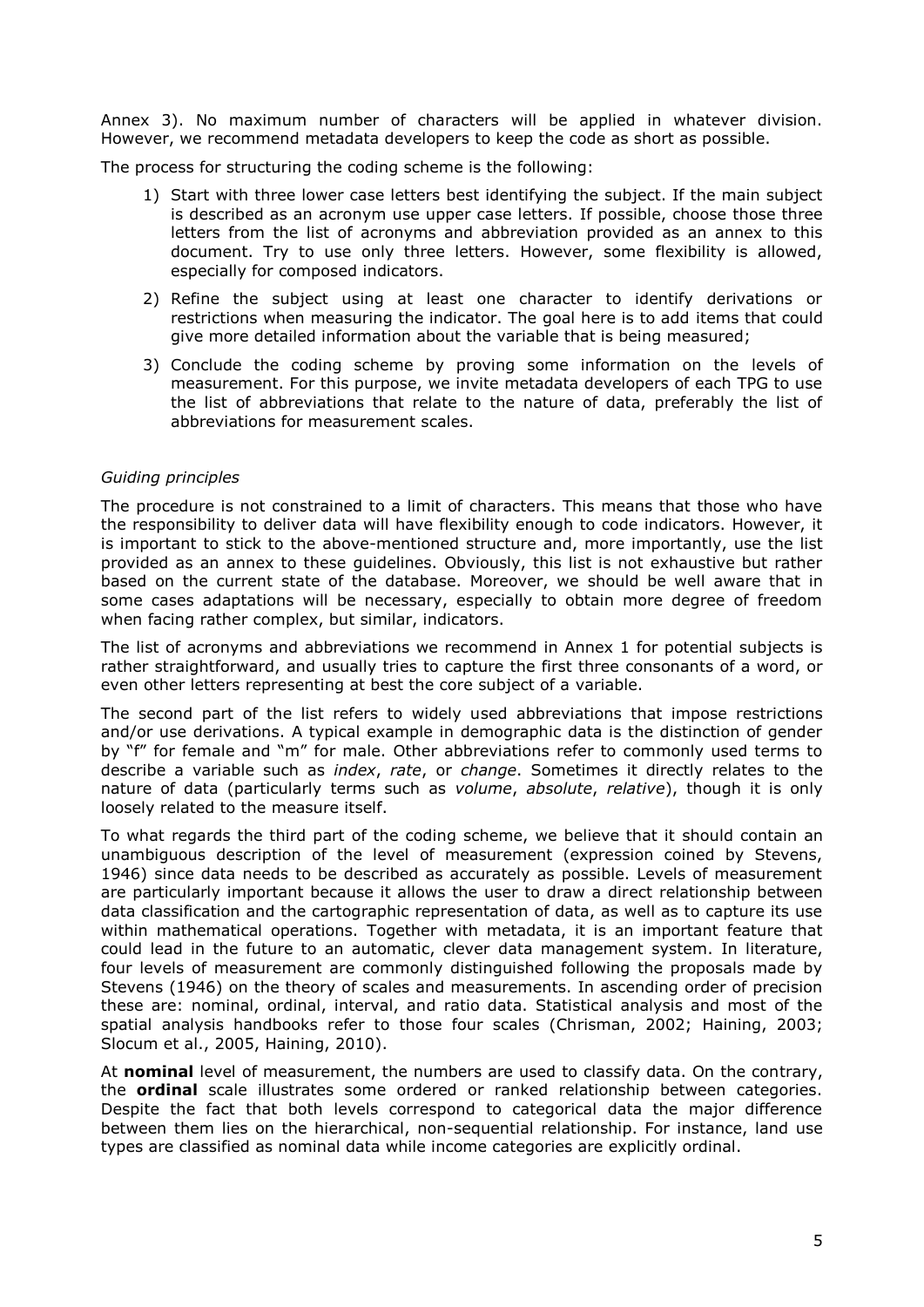The **interval** and **ratio** scales are quantitative data (i.e. numerical measures). The interval level has equal units of measurement, thus making it possible to interpret not only the order of scale but also the distance between them. Nevertheless, the zero point of an interval scale is arbitrary and is not a true zero. The ratio scale of measurement has fixed origin or zero point. This is the most advanced scale. Most of common statistical methods of analysis however require only interval level of measurement.

Geographers, particularly those involved in GIS and cartography argue that scales should be refined when dealing with geographic data (Forrest, 1999; Chrisman, 2002; Slocum et al., 2005). We choose to follow the naming and definition of measurement scales proposed by Forrest (1999). In addition, Chrisman (2002, 31-33) and Slocum et al. (2005, 60-61) also discuss the rationale for these subdivisions.

Against this background, the above-mentioned authors state that nominal data are divided up into four categories: *unique* (i.e. no duplicated value), *dichotomous* (i.e. binary data), *categorical* and *categories with graded membership*; ordinal data are subdivided into *complete* and *classed ordinal* depending on whether all values are unique or not and, finally, ratio data are subdivided into six subtypes. The first two are often referred to as *volumes* of *absolute numbers* in cartographic literature and mapped with proportional symbols: *extensive ratio* (where additive properties apply) and *count* (number of something). Then follows those ratios that are mapped using choropleth maps and often referred to as *relative* data: *derived ratio* (resulting from the division of any quantity by another), *density ratio* (the denominator is a geographical surface), and *constrained ratio* (values bounded between 0 and 1, representing proportions or probabilities). The last subtype, less in use within the EU territorial development research field, is the *cyclic* ratio (e.g. angles).

The corresponding list acronyms and abbreviations are displayed in both Annex 1 and 2 and a short description with examples for each level of measurement is provided in Annex 3. Whenever possible, TPGs should use the most descriptive abbreviation.

## **3. Illustrative examples**

 $\overline{a}$ 

We now apply the coding scheme on several indicators to demonstrate the usefulness of this approach. For this purpose, we have randomly selected a set of indicators that show distinct features when are subject of conversion by the coding scheme. Table 1.1 illustrates the result of this method that wishes to capture, as much as possible, the content of each indicator. First we add the subject(s) attributed to each indicator that is being measured. Secondly, we determine the most characteristic derivations or restrictions induced by those indicators and, lastly, we determine the level of measurement as accurately as possible. In order to differentiate each category we suggest metadata developers to use underscore or low line symbol. If needed, TPGs should use dots to separate items that belong to the same category or division<sup>1</sup>. For age intervals, we recommend dashes.

| 〔a〕        |  |   |  |  |   |   |                            |   |  |  |  |  |                      |  |  |  |  |  |  |
|------------|--|---|--|--|---|---|----------------------------|---|--|--|--|--|----------------------|--|--|--|--|--|--|
| Subject(s) |  |   |  |  |   |   | Derivations / Restrictions |   |  |  |  |  | Level of measurement |  |  |  |  |  |  |
| m          |  | g |  |  | O | D |                            | h |  |  |  |  |                      |  |  |  |  |  |  |
| (b`        |  |   |  |  |   |   |                            |   |  |  |  |  |                      |  |  |  |  |  |  |

 $<sup>1</sup>$  The option for using dots as a separator is to reduce potential misunderstandings when importing variables to</sup> files with the CSV extension.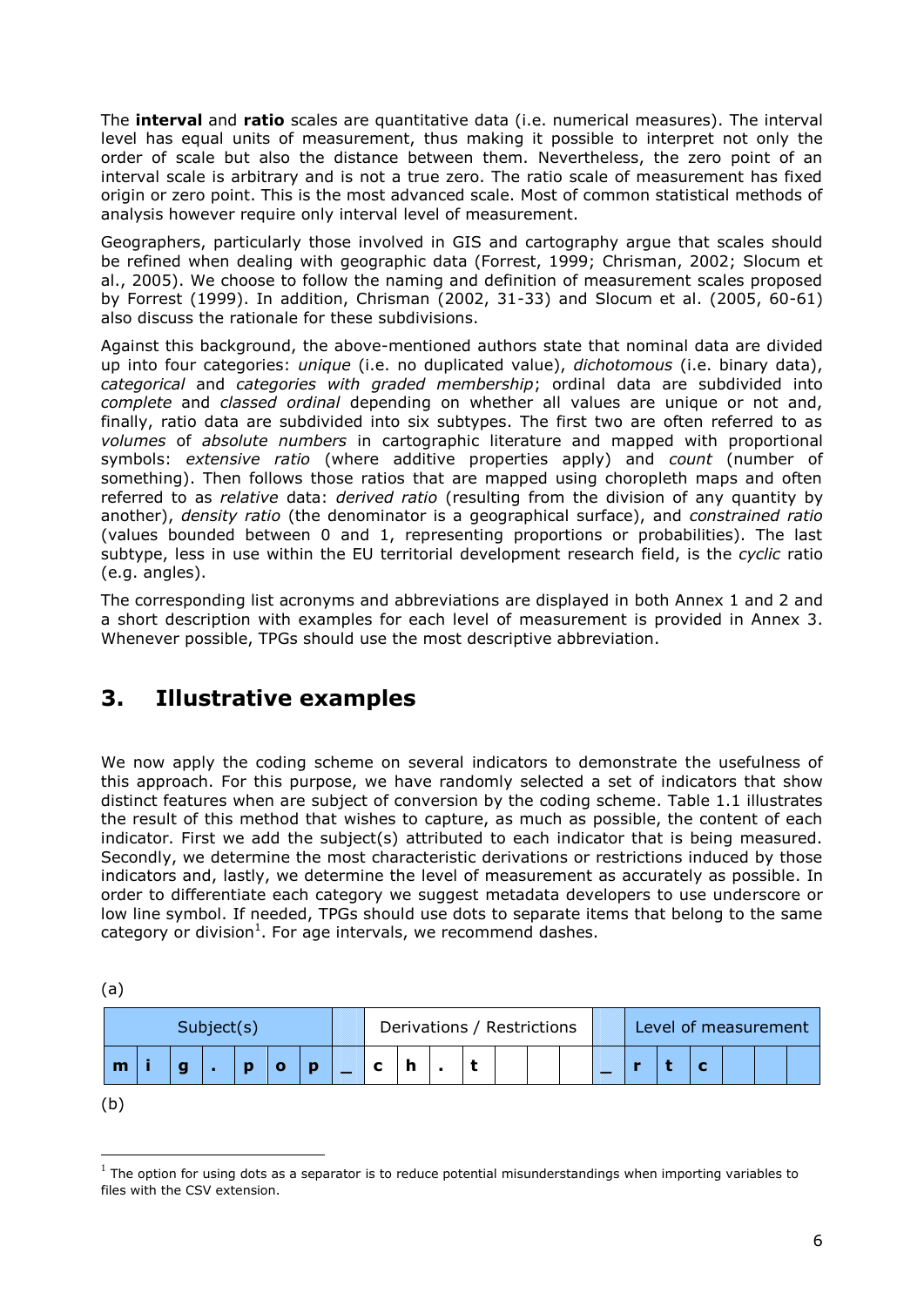| Subject(s) |                                          |                         |              |                |             |                            | Derivations / Restrictions |                            |                      |   |   |   | Level of measurement |                      |  |   |   |   |                      |  |  |
|------------|------------------------------------------|-------------------------|--------------|----------------|-------------|----------------------------|----------------------------|----------------------------|----------------------|---|---|---|----------------------|----------------------|--|---|---|---|----------------------|--|--|
| a          | C                                        | $\mathbf c$             | $\mathbf{r}$ | $\overline{a}$ | j.          | г                          |                            | a                          | b                    | s |   |   |                      |                      |  | r | t | e |                      |  |  |
| (c)        |                                          |                         |              |                |             |                            |                            |                            |                      |   |   |   |                      |                      |  |   |   |   |                      |  |  |
|            | Subject(s)<br>Derivations / Restrictions |                         |              |                |             |                            |                            |                            | Level of measurement |   |   |   |                      |                      |  |   |   |   |                      |  |  |
| e          | $\mathbf d$                              | u                       | $\bullet$    | $\mathbf{s}$   | $\mathbf c$ | $\mathbf d$                |                            | t                          |                      |   |   |   |                      |                      |  | r | t | C |                      |  |  |
| (d)        |                                          |                         |              |                |             |                            |                            |                            |                      |   |   |   |                      |                      |  |   |   |   |                      |  |  |
|            |                                          |                         | Subject(s)   |                |             |                            |                            | Derivations / Restrictions |                      |   |   |   |                      | Level of measurement |  |   |   |   |                      |  |  |
| p          | $\mathbf o$                              | p                       |              |                |             |                            |                            | $\overline{\mathbf{2}}$    | 0                    |   | 3 | 9 | $\blacksquare$       | t                    |  | г | t | C |                      |  |  |
| (e)        |                                          |                         |              |                |             |                            |                            |                            |                      |   |   |   |                      |                      |  |   |   |   |                      |  |  |
| Subject(s) |                                          |                         |              |                |             | Derivations / Restrictions |                            |                            |                      |   |   |   |                      |                      |  |   |   |   | Level of measurement |  |  |
| C          | O                                        | $\overline{\mathbf{2}}$ | ٠            | г              | $\mathbf o$ | d                          |                            | v                          | o                    |   |   |   |                      |                      |  | г | τ | e |                      |  |  |

Table 1.1 Some illustrative examples of ESPON indicators that have applied the coding scheme, where (a) reflects "Migratory population change", (b) "Potential accessibility by air [absolute level]", (c) "Number of persons with secondary education degree", (d) "Population aged 20-39 years", and (e) "CO2 emissions by road traffic".

# **4. Conclusions**

The result is rather helpful and easy to comprehend. However, these guidelines should be seen as an attempt to harmonise coding schemes. Most likely, additional improvements will be needed to further increase the quality of this proposal. At this point, is not possible to foresee or describe many of the indicators that will come out from the current and future applied research projects. This will require the involvement of the ESPON research community through a continuous, dynamic process.

# **References**

Chrisman, N. (2002) Exploring Geographic Information Systems. New York: Wiley.

Forrest, D. (1999) Geographic information. Its nature, classification, and cartographic representation. *Cartographica*, 36(2): 31-53.

Haining, R. (2003) Spatial Data Analysis. Theory and Practice. Cambridge: Cambridge University Press.

Haining, R. (2010) The Nature of Georeferenced Data. In Fisher M. M. & A. Getis (eds.) *Handbook of Applied Spatial Analysis. Software Tools, Methods and Applications*. Springer-Verlag: Berlin, pp. 197-217.

Slocum et al. (2005) Thematic Cartography and Geographic Visualisation. New Jersey: Prentice Hall Series in Geographic Information Science.

Stevens, s. (1946) On the theory of scales of measurement. *Science*, 103(2684): 677-680.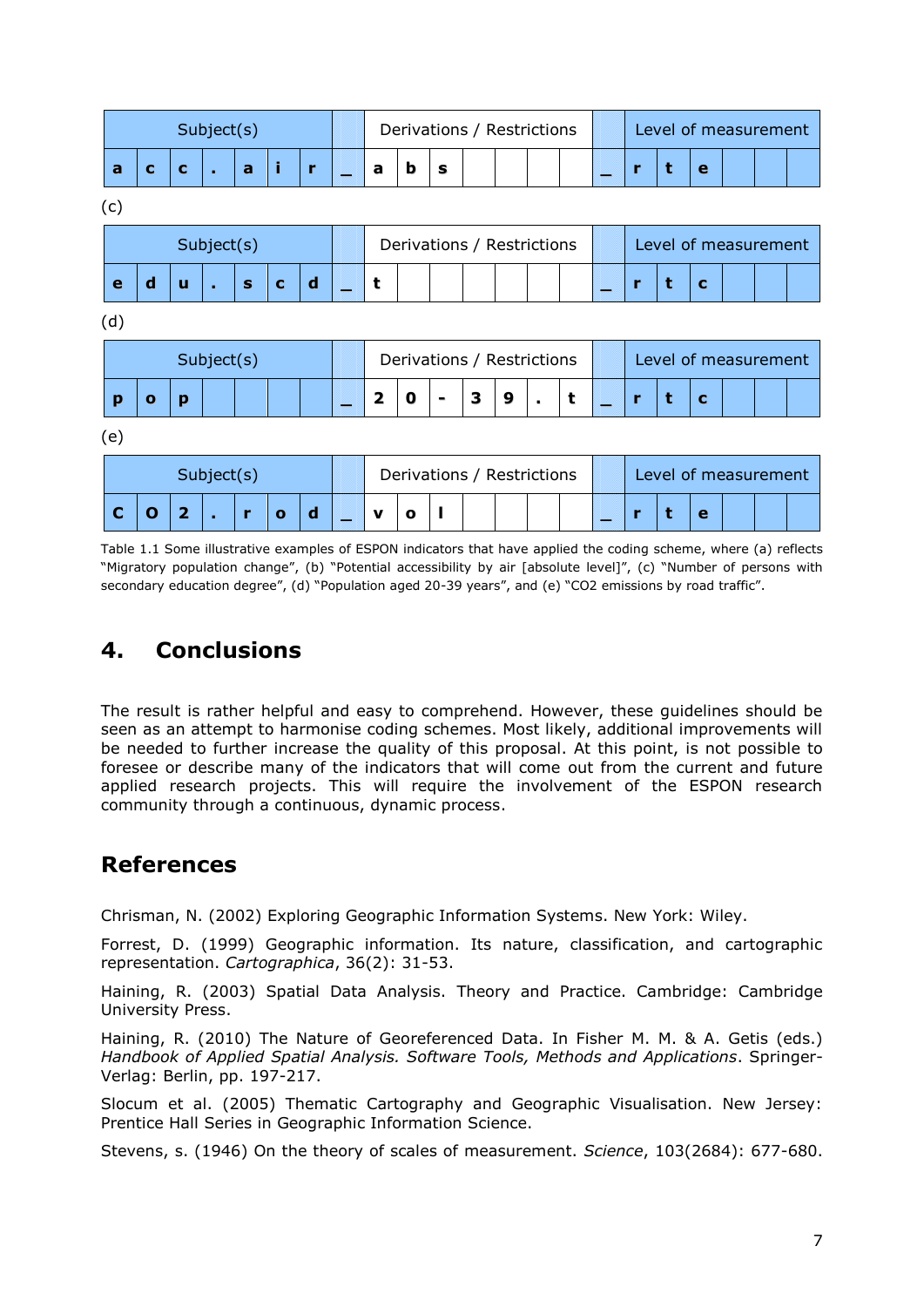#### **Annex 1: Non-exhaustive list of acronyms and abbreviations**

The list of acronyms and abbreviations compiles some of the subject-matter terms that have been identified in ESPON indicators. As stated elsewhere, the goal is to have some consistency on metadata structures and therefore facilitate information-sharing. For this purpose, we recommend TPGs to apply this list whenever feasible on the coding scheme in order to facilitate communication and understanding. The level of coverage is limited to data delivered up to June 2010. However, regular updates will inform TPGs about codes that have been used to harmonise terminology and coding schemes.

#### **A**

| Access(ibility)                    | acc             |
|------------------------------------|-----------------|
| Administration                     | adm             |
| Airports                           | air             |
| Arable (land)                      | arb             |
| в                                  |                 |
| <b>Birth</b>                       | bth             |
| Border(s)                          | brd             |
| Broadband access (to Internet)     | bro             |
| с                                  |                 |
| Carbon dioxide                     | CO <sub>2</sub> |
| Cinema(s)                          | cnm             |
| City                               | cty             |
| Clean                              | cln             |
| Coastal                            | cst             |
| Community                          | com             |
| Component(s)                       | cmp             |
| Construction                       | con             |
| Core city                          | CC              |
| Cultural                           | clt             |
| D                                  |                 |
| Death                              | dth             |
| Density                            | den             |
| Dependency                         | dep             |
| Desiderability                     | dsb             |
| Diversity                          | div             |
| Doctor(s)                          | drs             |
| Е                                  |                 |
| Easy-to-find-a-job                 | job             |
| Easy-to-find-good-housing          | hou             |
| Economic old age dependency        | eod             |
| Economic                           | eco             |
| Education                          | edu             |
| Efficiency                         | eff             |
| Electricity (Gas and Water Supply) | gas             |
| Emigration                         | emi             |
| Employment                         | emp             |
| Energy                             | ene             |
| Environment(al)                    | env             |
| European Union                     | EU              |
| Evaporation                        | eva             |
| F                                  |                 |
| <b>Facilities</b>                  | fcl             |
| Farm(ers)                          | frm             |

| Facilities   | TCL |
|--------------|-----|
| Farm(ers)    | frm |
| Fertility    | fer |
| Firm(s)      | fir |
| Force        | frc |
| Foreigner(s) | fgn |
| Frost        | frt |
| Freight      | frq |
|              |     |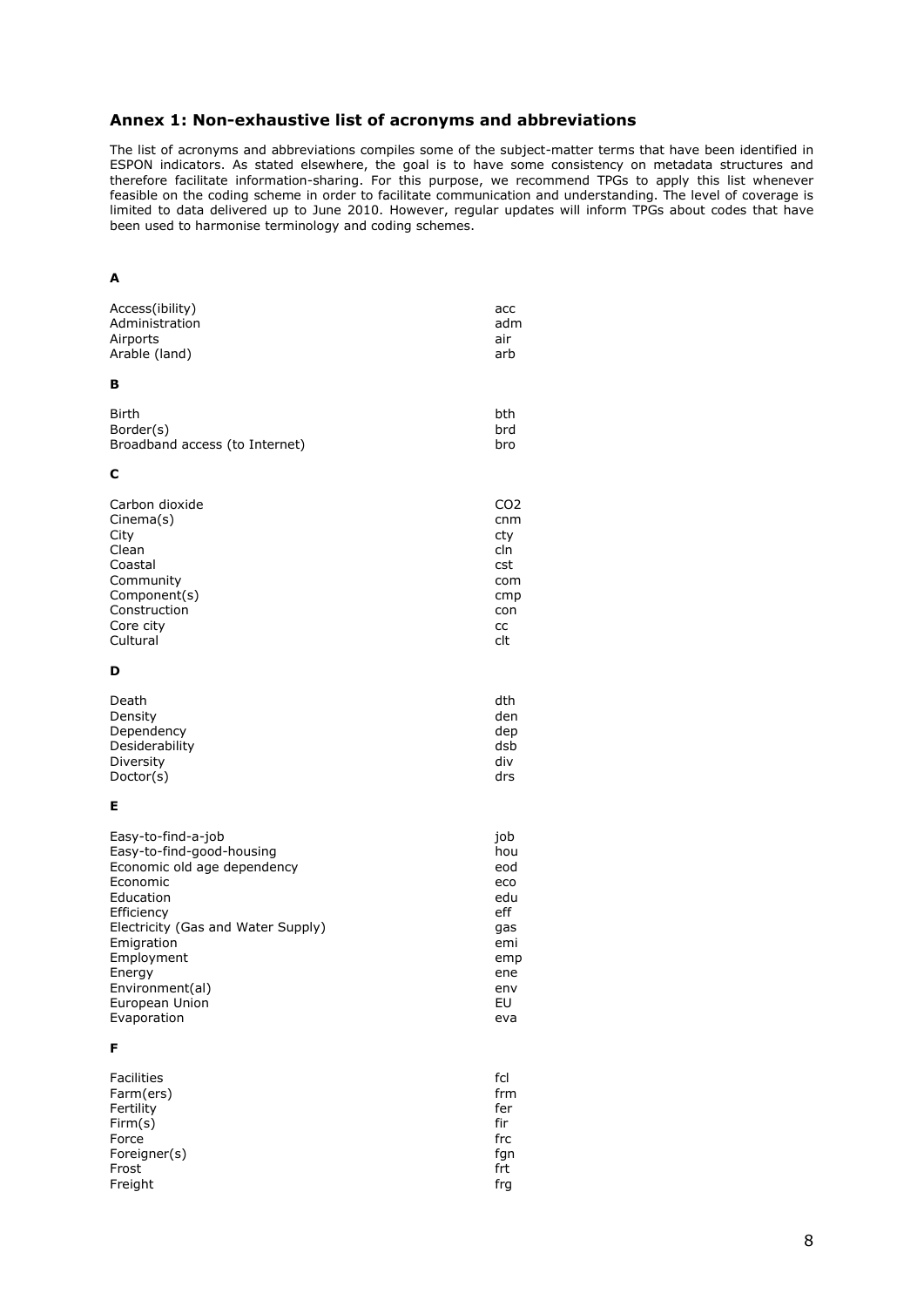#### G

| Greenspace             | ars |
|------------------------|-----|
| Gross Domestic Product | GDP |
| Growth                 | awh |

#### $\mathbf H$

| Heritage                                      | hrt |
|-----------------------------------------------|-----|
| High and medium tech manufacturing activities | htc |
| Holdings                                      | hld |
| Hospitals                                     | hst |
| <b>Higher Education Institutions</b>          | hei |
| <b>Hotels and Restaurants</b>                 | hot |
| Household(s)                                  | hsd |

### $\mathbf{I}$

| Identity                   | idn |
|----------------------------|-----|
| Immigration                | imi |
| Industry and or/industrial | ind |
| Internet                   | itn |
| Island                     | isl |
| Infrastructure             | inf |

#### $\mathbf L$

| Labour             | lab |
|--------------------|-----|
| Landscape          | lds |
| Large Urban Zone   | LUZ |
| Life Expectancy    | lif |
| Life-long learning | Ш   |

#### $\mathsf{M}$

| Manufacturing          | man |
|------------------------|-----|
| Market                 | mrk |
| Metropolitan           | met |
| Migration              | mig |
| Mining (and Quarrying) | min |
| Mortality              | mor |
| Mortality              | mrt |
| Mountain(ous)          | mtn |

#### $\overline{\mathsf{N}}$

| Natural grassland, heathland                       | grl         |
|----------------------------------------------------|-------------|
| Natural                                            | nat         |
| Neighbourhood                                      | nbh         |
| Net extra-Europe migration                         | nee         |
| Net inter-country migration                        | nie         |
| Net internal Migration                             | nim         |
| <b>Noise</b>                                       | nse         |
| Maritime                                           | mar         |
| Nomenclature des unités territoriales statistiques | <b>NUTS</b> |

#### $\mathbf{o}$

| Old Age Dependency | oad |
|--------------------|-----|
| P                  |     |

| Pastures and mosaic farmland | ptr |
|------------------------------|-----|
| Pollution                    | pol |
| Population                   | pop |
| Potential (impact)           | pim |
| Precipitation                | prc |
| Primary                      | prm |
| Public                       | pub |
| Purchasing power parity      | ppp |
| Private                      | pvt |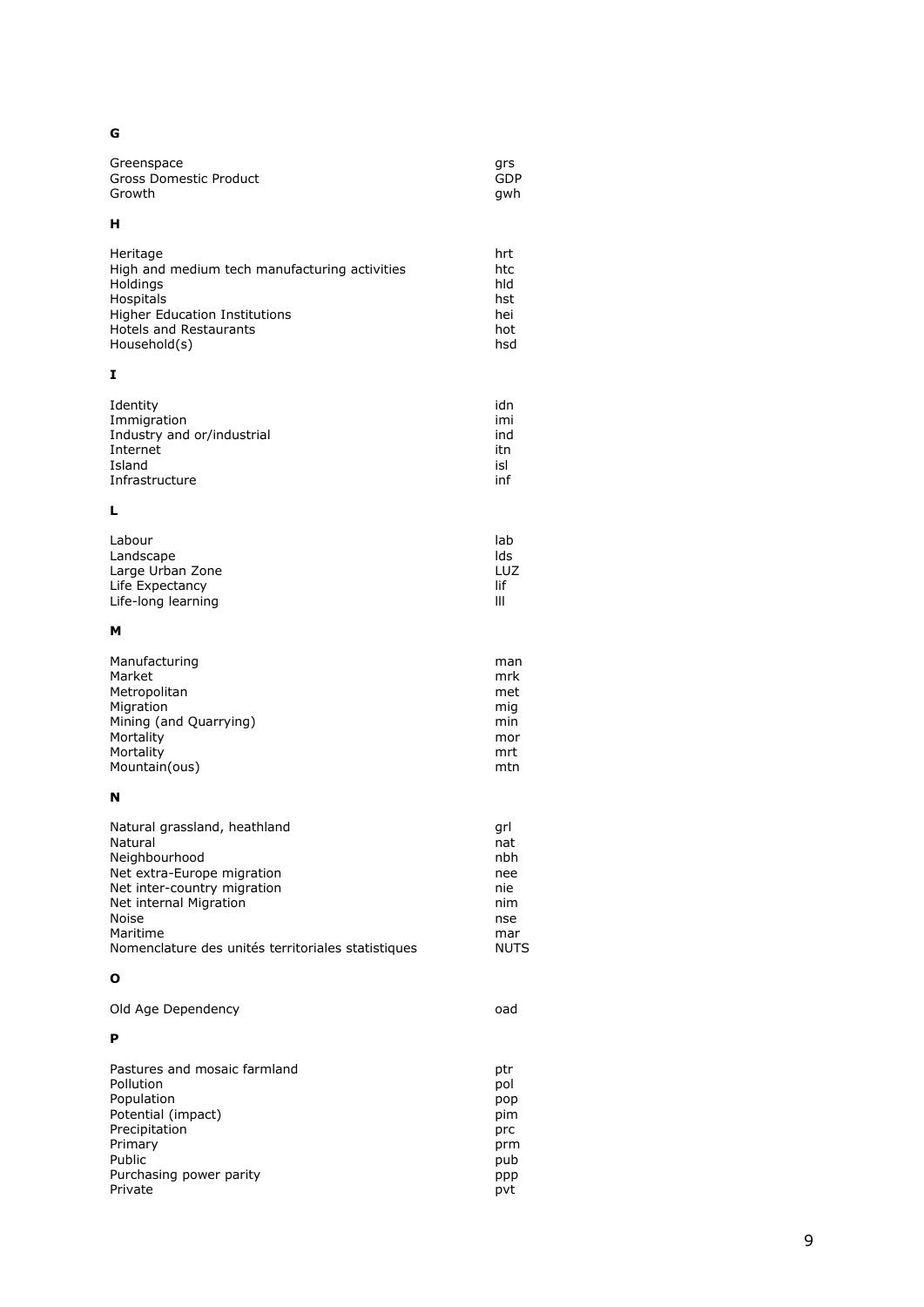| Purchasing power standards |  |  |  |
|----------------------------|--|--|--|
|                            |  |  |  |

### $\mathbf Q$

| Quality |  |  |
|---------|--|--|
|         |  |  |

#### $\overline{\mathbf{R}}$

| Rail<br>Rainfall<br>Real State (renting and business activities)<br>Replacement<br>Residential (areas)<br>Resources | ral<br>rfl<br>res<br>rpl<br>rsd<br>res<br>ret |
|---------------------------------------------------------------------------------------------------------------------|-----------------------------------------------|
| Retail trade (and wholesale)                                                                                        |                                               |
| Road                                                                                                                | rod                                           |
| Rural                                                                                                               | rur                                           |

#### $\mathbf{s}$

| Safe(ty)          | sfe |
|-------------------|-----|
| <b>Schools</b>    | sch |
| Service(s)        | ser |
| Secondary         | sec |
| (Post) Secondary  | pos |
| (Upper) Secondary | ups |
| Student(s)        | stu |
| Sensitivity       | sns |
| Sparsely          | spr |
| Sport             | spt |
| Summer            | smm |

#### $\bar{\mathbf{T}}$

| tmp<br>tim<br>trt<br>tou |
|--------------------------|
| tra                      |
|                          |

#### $\mathbf{U}$

| Unemployment            | ump |
|-------------------------|-----|
| Urban                   | urb |
| v                       |     |
| Vegetation              | veg |
| Very old age dependency | vod |
| Vulnerability           | vln |
| W                       |     |
| Website                 | web |
| Working age population  | wap |
| Y                       |     |

| Young age dependency |  |
|----------------------|--|
|----------------------|--|

pps

qua

yng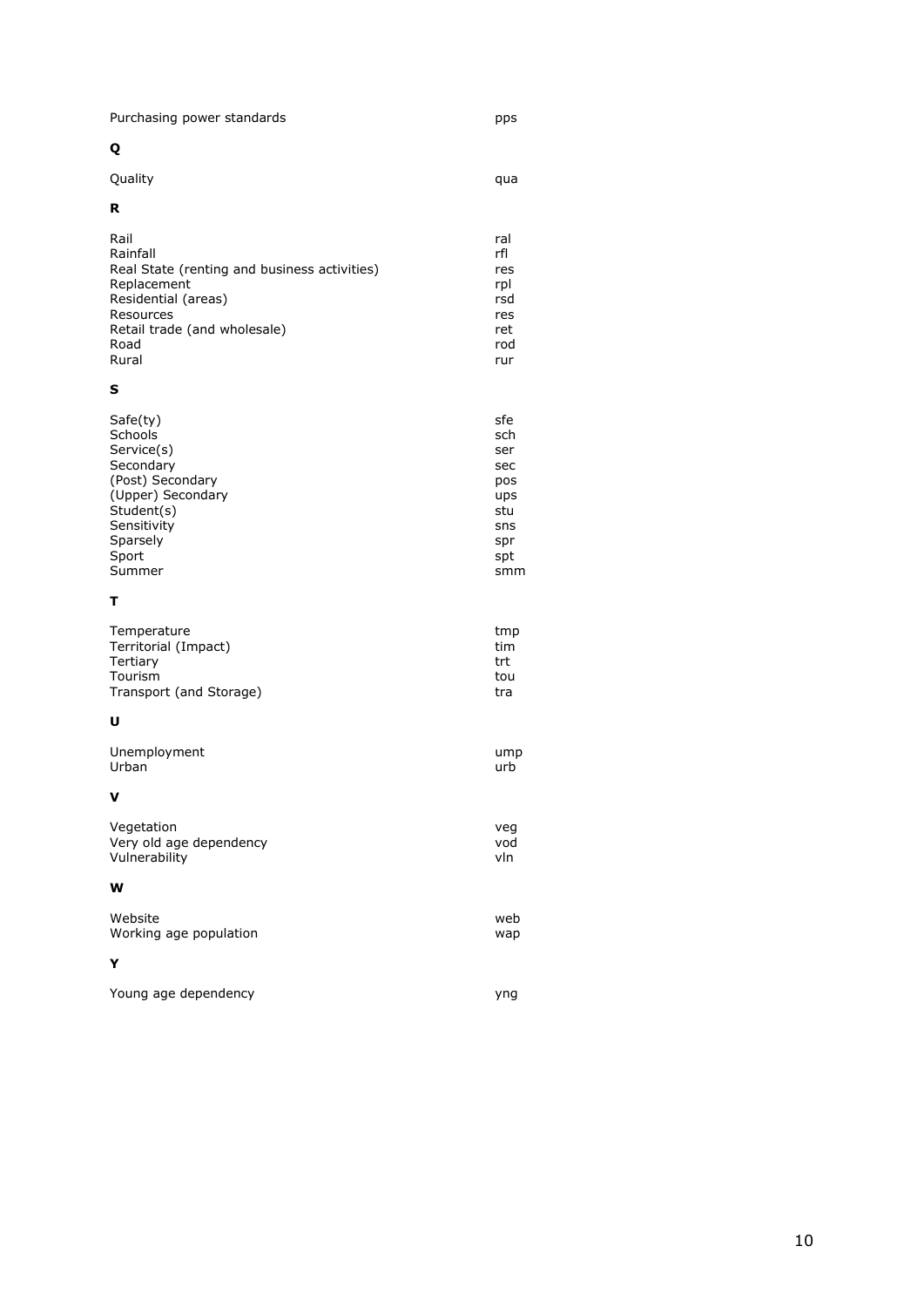### **Annex 2: Non-exhaustive list of derivations and/or restrictions**

| Term      | Recommended<br>code | Comments                                                                                                                                                                                                                                                                                                                         |
|-----------|---------------------|----------------------------------------------------------------------------------------------------------------------------------------------------------------------------------------------------------------------------------------------------------------------------------------------------------------------------------|
| Absolute  | abs                 | The absolute value of an indicator implies a real number. This means<br>that its value is closely related to the notions of magnitude, distance<br>or norm and therefore is always greater than or equal to 0. An<br>illustrative example for absolute values is the number of births.                                           |
| Average   | av                  | The value represents a central tendency. An easy way to obtain this<br>value is to calculate the sum and then divide by the number of<br>occurrences. There are many different descriptive statistics that can<br>be chosen as measurement of the central tendency, including<br>arithmetic mean, median distribution, and mode. |
| Change    | ch                  | This value explains a temporal change over a period of time. In a way,<br>it can be interpreted as a pattern that allows us to understand a<br>particular spatial phenomenon. For example, population growth is the<br>change of population over time, and can be quantified as the change<br>in the number of individuals.      |
| Index     | ix                  | One of the most important features in the construction of an index<br>number are its coverage, base period, weighting system, and method<br>of averaging statistical results.                                                                                                                                                    |
| Share     | sh                  | This value corresponds to a distribution, a portion that is calculated as<br>a percentage of the derived total quantity. For instance, the<br>prevalence of unemployment is usually measured using the<br>'unemployment rate' which is defined as the percentage of those in<br>the labour force who are unemployed.             |
| Weight    | wgt                 | This concept is relevant for index numbers and transformations, such<br>as 'GDP as constant prices'.                                                                                                                                                                                                                             |
| Female    | f                   | The code for this term is applied if data needs to be categorised by<br>gender.                                                                                                                                                                                                                                                  |
| Male      | m                   | The code for this term is applied if data needs to be categorised by<br>gender.                                                                                                                                                                                                                                                  |
| Total     | t                   | This code corresponds to the total membership of a defined class of<br>people, events or objects.                                                                                                                                                                                                                                |
| $20 - 39$ | $20 - 39$           | Age class between 20 and 39 years old of a certain phenomenon. For<br>instance, 'sex ratio at age 20-39'. The same applies to other classes.                                                                                                                                                                                     |
| $65+$     | $65+$               | In this case, the membership is just focused on the age class over 65<br>years old.                                                                                                                                                                                                                                              |

Non-exhaustive list of derivations and/or restrictions